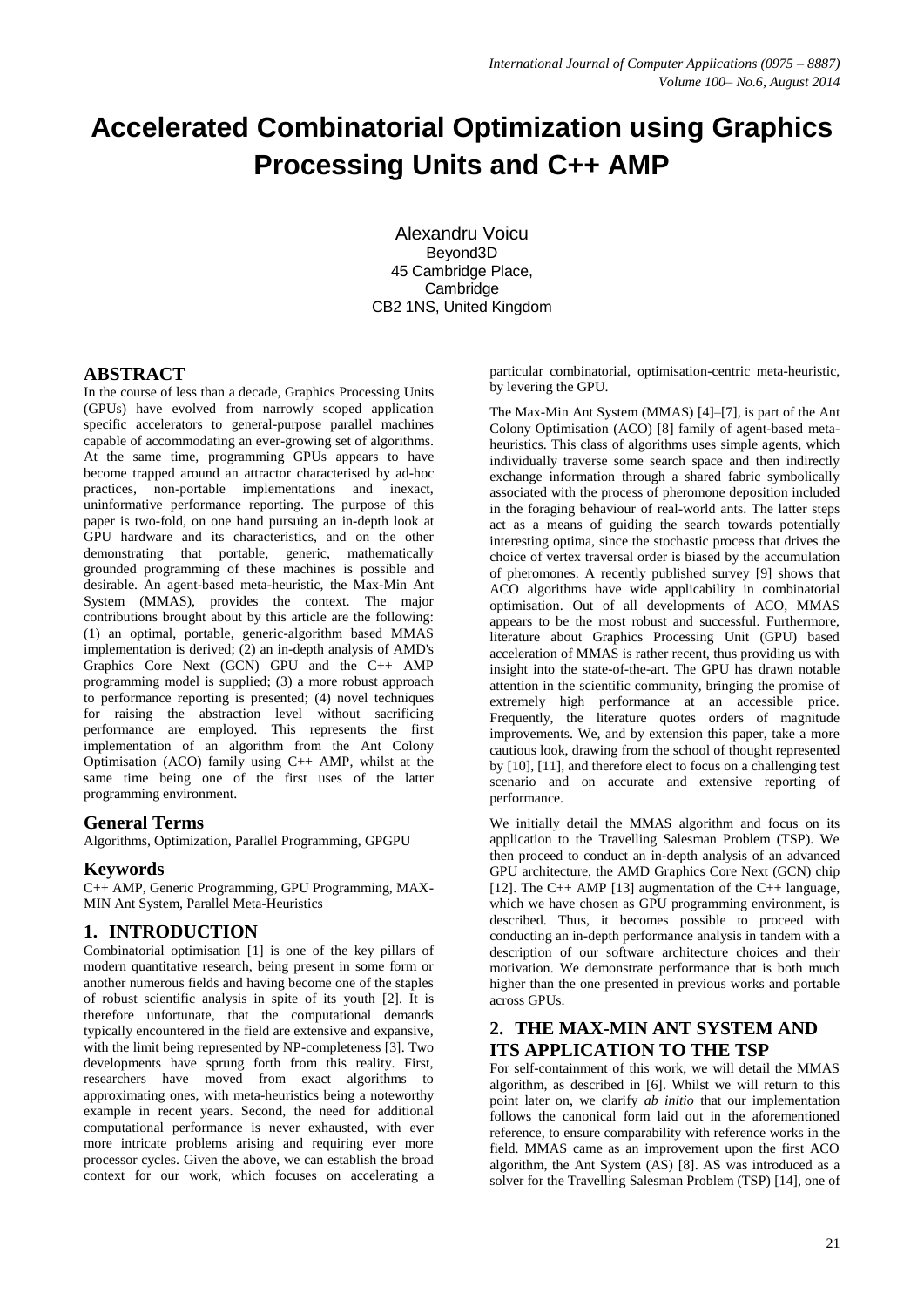*International Journal of Computer Applications (0975 – 8887) Volume 100– No.6, August 2014*

the most widely studied and accepted test-beds in combinatorial optimisation; results for larger instances were unsatisfactory, whilst performance requirements were high. MMAS proved significantly more robust, augmenting the exploitation of the search history phase to ensure more resilience in the face of early convergence to local optima. An ACO algorithm, and by extension MMAS, is an agent-based approach which relies on simplistic agents (ants) for conducting an oriented search through the solution space associated with a particular combinatorial optimisation problem. Ants are myopic in that they have no look ahead possibility, choosing the order of traversal based on realizations of a stochastic process. Once solutions are constructed, the option exists to rely on a separate optimisation algorithm to tune the resulting tours further. Irrespective of whether or not the "daemon" option is acted upon, an iteration concludes with an indirectly cooperative process that sees the ants updating a globally visible pheromone "map". Pheromone values are adjusted based on solution quality, and are subsequently factored in the agents' choices in following iterations. This ensures the stochastic choice is biased towards particular components which are encountered in "better" solutions, where better is a problem dependent metric. Figure 1 schematically reproduces the algorithmic flow:

**Figure 1. Algorithmic flow for the ACO algorithms Initialize:** set up invariants, seed pheromone "map"; **Repeat:** construct solutions: daemon\_action; // Optional step. update\_pheromones; **Until:** convergence achieved or termination criterion met.

A TSP is fully defined by a complete, directed weighted graph  $G = (V, A, d)$  with  $V = \{1, ..., n\}$  the set of vertices,  $A = \{(i, j) | (i, j) \in V \times V\}$  the set of edges and  $d: A \rightarrow U^+$  a weighing function that maps from the set of edges into a set of positive values U. It is usually the case that  $U = \mathbb{N}^+$ , however we find this restriction unnecessary, as, in general, it suffices if  $U$  has a pseudo additive semi-group structure and allows for weak ordering of its elements. The optimisation problem, in this particular context, is to find the minimum weight Hamiltonian cycle attached to  $G$ , or, more intuitively stated, the path that uniquely includes all vertices in the graph and minimizes the sum of attached weights. There are two typical cases for the TSP, the symmetrical one (STSP), where  $d_{ij} = d_{ji} \forall i, j \in V$ , and the asymmetrical one (ATSP), where  $d_{ij} \neq d_{ji}$  for some  $i, j \in V$ . We shall focus on the STSP case. The solution to an STSP is expressible as a vector  $S^n \in \mathbb{N}$ , for which any two subsequent components form an edge in a complete cycle through the graph. Then, in an iteration  $t$ , the pheromone "map" contains a quantity  $\tau_{ii}(t)$  which represents the intensity of the pheromone associated with a particular edge. This value is adjusted at the end of each iteration. The algorithm proceeds as follows:

1. **construct\_tour phase:** a number  $m \le n$  of ants are randomly assigned a starting node from  $V$ ; in  $t \leq (n-1)$  construction steps, each ant builds a cycle through the graph, by choosing the next vertex to move to, on the basis of a discrete probability distribution:

$$
p_{ij}^k(t) = \begin{cases} \frac{[\tau_{ij}(t)]^\alpha \times [\eta_{ij}(t)]^\beta}{\sum_{l \in N_i^k} [\tau_{il}(t)]^\alpha \times [\eta_{il}(t)]^\beta}, & j \in N_i^k\\ 0, & j \notin N_i^k \end{cases}
$$
(1)

$$
\eta_{ij} = \frac{1}{d_{ij}}, \alpha, \beta \in \mathbb{R} \text{ elasticities}, N_i^k \text{ feasible set for } ant_k
$$

The feasible set is the set of unvisited nodes by rapport with any  $ant_k$  i.e. there are m distinct sets at any time t. Interestingly, it can be observed that the probability mass function (PMF) is in effect a Cobb-Douglas [15] form. Furthermore, the  $\eta_{ij}$  quantity ("heuristic" value in literature) is constant, thus the PMF is actually uni-variate, and  $\alpha$ homogeneous. We are not aware, at the time of writing, of any analysis that has placed emphasis on these traits, and will seek to present one in a subsequent publication.

- 2. **daemon\_action phase (optional):** at this stage it is possible to for a number  $p \leq m$  ants to apply some form of local optimisation to the tours constructed in the prior phase, with common choices being the 2-opt, 3-opt or Lin-Kernighan algorithms [16].
- 3. **update\_pheromones phase:** as a last step in an iteration  $t$ , the pheromone values are updated, under the influence of a constant decay ("evaporation") process and, respectively, an accumulation process:

$$
\tau_{ij}(t+1) = \rho \times \tau_{ij}(t) + \sum_{k=1}^{m} \Delta \tau_{ij}^k(t)
$$
 (2)

$$
\rho \in [0, 1)
$$
 persistence,  $\Delta \tau_{ij}^k(t) = \uparrow (\tau_{ij}) \ \forall (i, j) \in cycle_k$ 

The obvious exponential decay affecting edges that are not part of the cycle reduces the probability of the latter being chosen in future cycles. In MMAS, only edges that are contained in the iteration best or globally best tour are incremented, with the schedule for the choice between these two latter categories being detailed in [6], therefore in (2) the final sum simplifies to  $\Delta\tau^{}_{i}$  $\{I,G\}_{best}(t)$ , where:

$$
\Delta \tau_{ij}^{\{I,G\}}(t) = \begin{cases}\n1 & (i,j) \in cycle_k \\
\overline{L_{\{I,G\}_{best}}} & (i,j) \notin cycle_k \\
0, & (i,j) \notin cycle_k\n\end{cases}
$$
\n
$$
L: \mathbb{N}^2 \to U^+ \text{ a cost function e.g.} \sum_{i=1}^n d(i,j), \forall (i,j) \in cycle_k
$$
\n
$$
(3)
$$

Furthermore, unlike in the case of AS, the quantity  $\tau_{ii}(t)$  has a strict upper and lower bound:

$$
\limsup \tau_{ij} \triangleq \tau_{ij}^{MAX}(t) = \sum_{i=1}^{t} \rho^{t-i} \times \frac{1}{L_{OPT}} + \rho^t \times \tau_{ij}(0)
$$
 (4)

$$
\lim_{i \to \infty} \tau_{ij}^{MAX} = \frac{1}{1 - \rho} \times \frac{1}{L_{OPT}}, L_{OPT} \approx \text{cost of optimal tour}
$$

$$
\liminf \tau_{ij} \triangleq \tau_{ij}^{MIN}(t) = \frac{\tau_{ij}^{MAX}(t) \times (1 - \sqrt[n]{p_{best}})}{\left(\frac{n}{2} - 1\right) \times \sqrt[n]{p_{best}}}
$$
(5)

 $p_{best}$  = the probability of making the optimal choice.

This modification ensures that no edge is removed from the candidate set. Moreover, due to the upper bound the most frequently chosen edges never end up strongly dominating selection. The two effects' interaction leads to an avoidance of early convergence to suboptimal minima.

The above, abridged, representation is sufficient for the following conjecture: MMAS does not naturally lend itself across the board to one of the classical models for parallel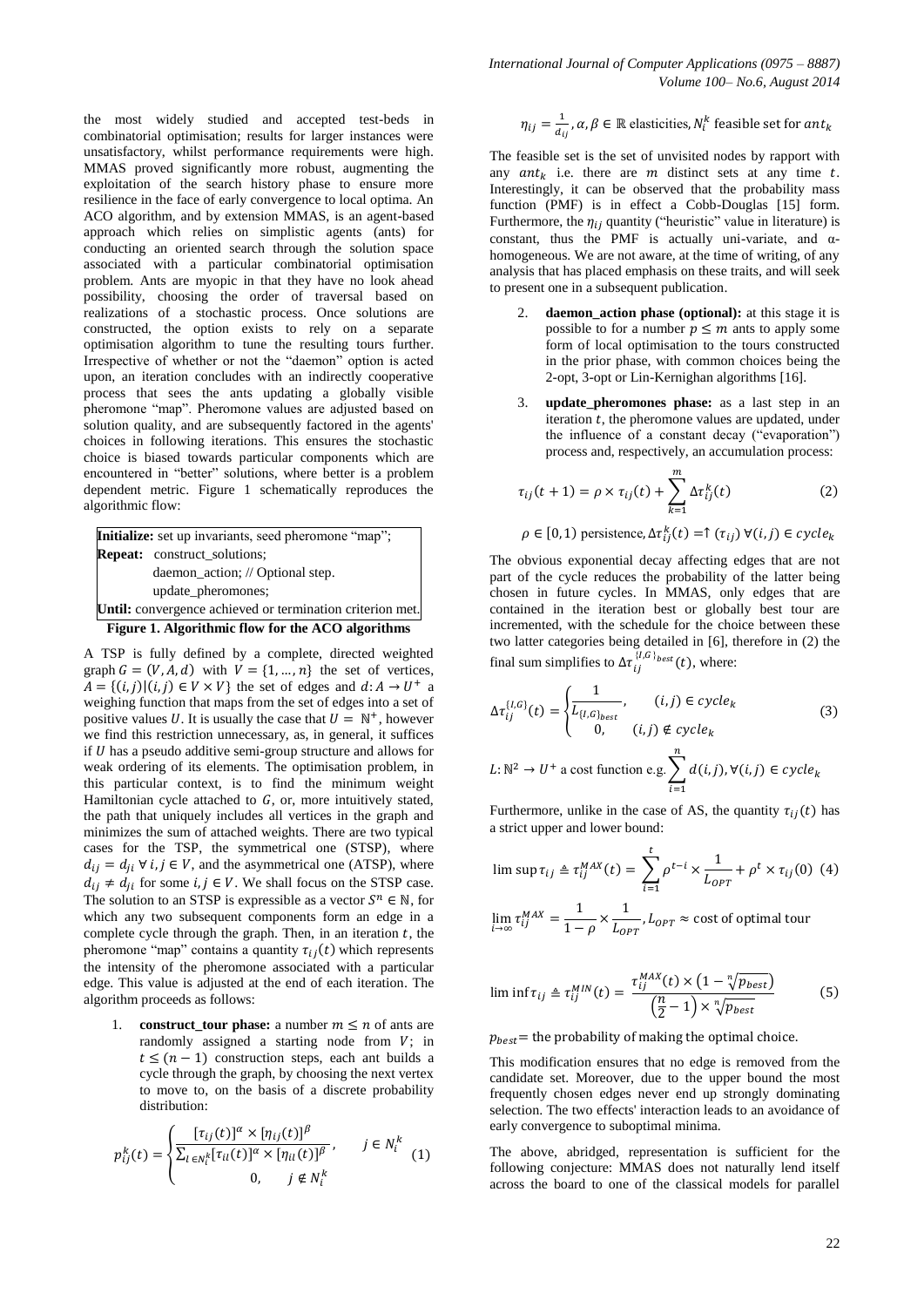computation, be it task-parallelism [17] or data-parallelism [18]. We contend that an optimal mapping probably adheres to the braided parallelism paradigm [19], in which data parallel bits (e.g. the construct\_tour phase) are interwoven with serial or weakly parallel ones (i.e. the selection of the best tour in a particular iteration), with tasks acting as software units of scheduling. As is often the case with metaheuristics, there are no tight, proven, bounds on MMAS' convergence behaviour. [20] provides a rather generic proof of convergence in value. [21] shows notably tighter bounds on expected runtime for certain MMAS classes:  $\Theta(n \log n)$  and  $\Theta(n^2)$  - this makes it clear that the algorithm is subject to the curse of dimensionality [5]. We now briefly sample the literature in the area of parallel MMAS implementations. We find investigations being conducted on multi-core and manycore Central Processing Unit (CPU) [22]–[28], which are congruent in their observation that the primary bound on achievable parallel speed-ups is the data-movement / exchange. Consequently, the best results in these contexts, which tend to be characterized by slow and latency-affected inter-CPU exchanges, are achieved when multiple concurrent executions are undertaken or, at worse, minimal data is exchanged (e.g. only broadcasting the globally best tour). In ACO specific terminology, this maps into running either multiple independent algorithm executions in parallel or multiple colonies in parallel.

In recent years, under the influence of increasing interest in GPUs as a research vehicle, a number of authors have published ACO / MMAS on GPU works [29]–[35]. In terms of exploited parallelism, we encounter varying degrees; some works only move tour-construction to the GPU, whereas by contrast [30] does only ancillary work on-CPU, claiming remarkable speed-ups versus the ACOTSP code provided with [36]. [37] provides a comprehensive overview of the field and is also the first text that uses the OpenCL [38] API, including a proposed implementation, although no performance evaluation is provided. We believe that, whilst these forays into the realm of GPU ACO / MMAS are very valuable data-points, there is ample room for improvement. With this clarification in place, we proceed to a discussion about GPU architecture in general, and AMD's Graphics Core Next (GCN) [12] in particular.

# **3. AMD GCN ARCHITECTURE**

We first formulate the following general observations, given their relevance in context:

- 1. in spite of the notable obfuscation affecting the field, GPUs are not new classes of processors, but rather multi-core processors that employ Single Instruction Multiple Data (SIMD) execution to increase computational density within a core;
- 2. the frequently encountered Single Instruction Multiple Thread (SIMT) [39] or Single Program Multiple Data (SPMD) [40] descriptions associated with GPUs are primarily properties of the GPU programming model;
- 3. from (1) and (2) it follows that it is adequate to describe modern GPUs as moderately many-core machines – highest end configurations enable at 32 SIMD Cores for AMD's GCN [12] and 15 SIMD Cores for NVIDIA's Kepler [41]; the "thousands of cores" assessment is inaccurate, as those reflect the count of Arithmetic Logic Units (ALUs) / SIMD lanes available on a particular chip;
- 4. the GPU memory hierarchy is different from that of CPUs in that register files are frequently larger than

caches or scratch-pads, in order to support the concurrent execution of multiple batches, coupled with fast context switching used to hide highlatency operations without stalling the processor.

We shall now focus our analysis on the GCN architecture. A GCN processor includes a variable count of Compute Units (CUs). Each CU subsumes a Vector Unit (VU) and a Scalar Unit (SU). The former is implemented as four 16-wide SIMD units, whereas the latter is a general-purpose integer-only processor. The vector ALUs support a full complement of integer and IEEE-754 compliant floating-point operations, with throughput varying based on data-type [12]. Transcendental operations can be efficiently evaluated using microcode, as long as a sacrifice in precision is acceptable. The hardware unit of scheduling (batch or "wavefront" in AMD terminology) is 64-wide, and all elements being operated on within a single cycle are guaranteed to be processed in lockstep. A 32 KB, four-way, L1 Instruction Cache services groups of four CUs, using 64 Byte lines and a Least Recently Used (LRU) replacement policy. Unless explicitly stated, assume these characteristics for all other caches. Instructions are fetched at a rate of 32 Bytes per cycle.

The SU handles control flow at the CU level, de-centralizing its management across the chip. It incorporates two pipelines, one dedicated to handling conditional branches, as well as interrupts and CU-level synchronization. The other pipeline has the full integer processing capability, handling address generation and non-linear control flow. Hardware assisted predication is also handled at this level. GPUs hide their SIMD nature and allow the programmer the illusion of having independent control flow per SIMD lane by using multiple execution, masking and predication. In general, if lanes within the same unit of scheduling "diverge", all paths are executed and, upon reaching the first nearest dominator in the program, lanes are re-converged by predicated writes. GCN uses an 8 KB register file divided into 512 32-bit entries for each 16 wide SIMD, where the SU can write, for example, the results of a comparison for each element in a batch. The SU is serviced by a 16 KB read-only, 4-way associative, 4-banked, L1 scalar data cache. Up to 4 CUs can share a single scalar cache, each reading up to 16 Bytes per cycle.

The VU is the primary locus of processing on a GCN GPU. It accesses a 256 KB register file, partitioned into four equalsized slices, each owned by one of the 16-wide SIMDs. Batches are scheduled to the SIMDs in one cycle, but take 4 cycles to complete. Scheduling is done in a round robin fashion, the SU issuing one instruction to one SIMD per cycle. Each of the SIMDs has enough resources to track up to 10 batches, as long as register and Local Data Share (LDS) requirements are met. Across four SIMDs, this leads to an upper bound of 40 batches resident per CU. The above translate into the ability of transparently hiding a dependency chain that is up to 40 cycles.

The next fastest memory structure accessible to the VU is the LDS. The LDS is a heavily multi-banked array of SRAM (16 or 32 banks); each bank is arranged as a 512 deep stack of untyped 32-bit entries. An all-to-all crossbar interface lies between the LDS and the VU, making it possible to access one entry from each bank per cycle, with conflicts automatically handled through serialization. Atomic operations are available at the same rate. LDS accesses do not occupy ALU resources, and there is efficient broadcast capability embedded in the hardware, making it possible for all SIMD lanes to access a single entry within a single cycle. If, for example, the data access patterns are difficult to predict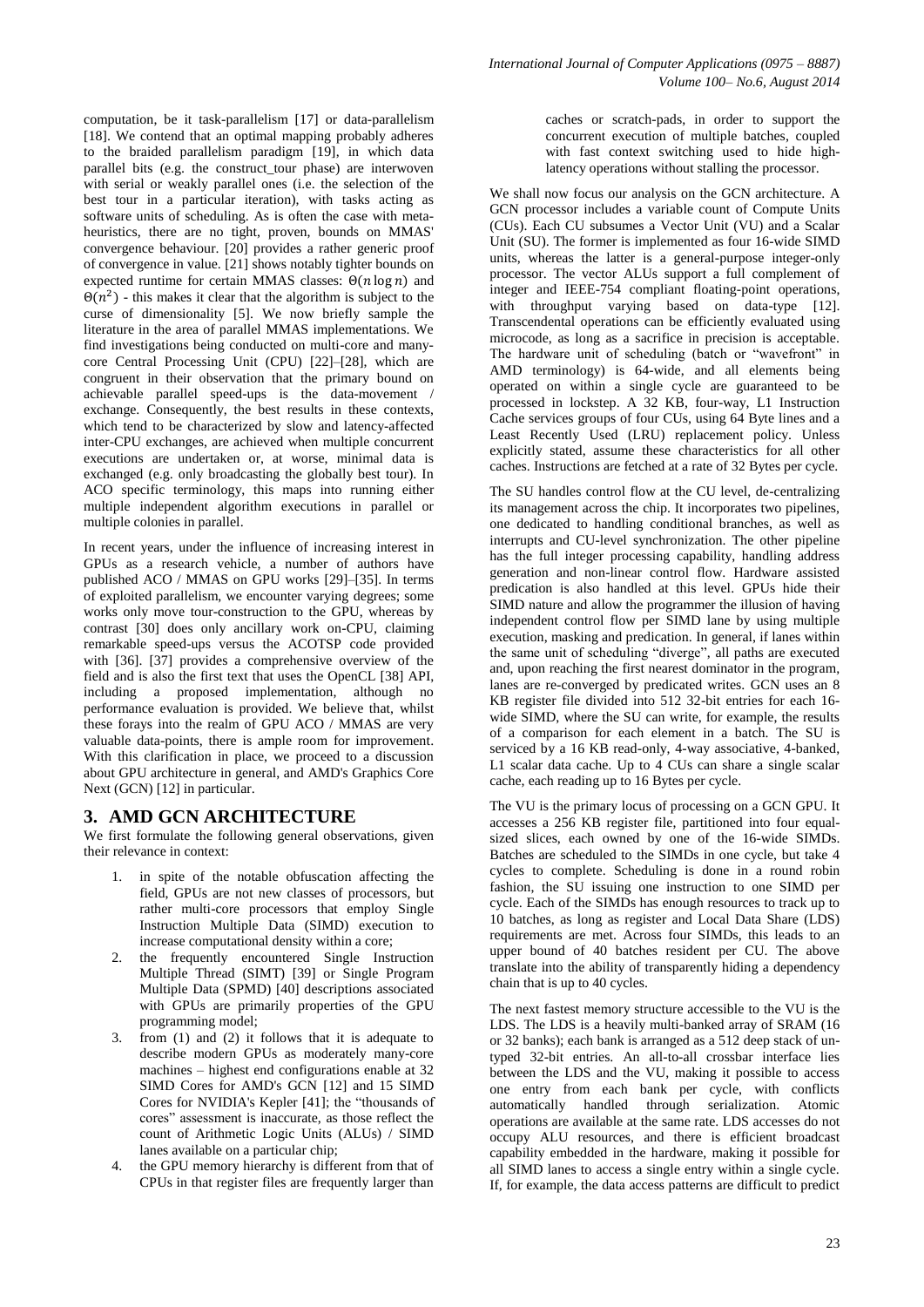and thus hard to exploit via a software-managed cache, the VU is backed by a hardware-controlled 16 KB Read / Write L1 Data cache, that implements a write-through / writeallocate policy. Another innovation for GCN is that this cache can be made coherent with the L2 cache and, by extension, with the other L1s, following a relaxed consistency model aligned with the C++11 one, for which details can be found in Chapter 5 of [42]. For liner access patterns, up to 16 32 -bit values can be read from the cache per cycle. In terms of pure throughput, this is inferior to the LDS, albeit it is obviously more programmer friendly given that no explicit cache management is needed.

The general chip-wide caching structure comes in the form of a distributed Read / Write L2 cache. The cache is physically split into S slices, where  $S = count(memory controllers)$ , sizeof( $s_i$ )  $\in$  {64, 128},  $\forall$  i  $\in$  (0, S) and sizeof returns the size of its argument in KBytes. Accessible through a crossbar fabric, the  $\overline{L2}$  is 16-way associative. Up to 16, conflict-free, atomic ops to the same cache-line can be resolved per cycle, thus allowing for the implementation of efficient global synchronization primitives. Acquire / Release semantics are used for maintaining coherence, in accordance with a relaxed consistency model.

At the base of the memory hierarchy pyramid lies the main GPU RAM, accessed through  $C$  64-bit wide memory controllers,  $C \in \mathbb{N}^+$ ,  $S = C$ . Each controller is wired into two independent 32-bit GDDR5 memory channels, albeit DDR3 configurations are possible [12]. For top end configurations, much greater bandwidth than that available to a top-end CPU is provided. Optimal throughput is obtained when accesses use a stride that sees separate batches address different controllers / channels. It is very important to note that access to this memory level is a high latency, very low throughput operation when compared to all other levels. It is therefore important to exploit caching both explicitly (through register and LDS use) and implicitly (through cache-friendly access patterns).

In closing, let us consider the chip-wide scheduling hardware, which encompasses the command processor (CP) and A Asynchronous Compute Engines (ACE),  $A \in \mathbb{N}^+$ . The CP is a micro-controller using a RISC-like ISA, tasked with interfacing with the host machine. It issues DMA requests for fetching command buffers from host RAM through the PCI-Express Bus. Furthermore, it maps the command stream to the hardware for execution. The ACE manages resource allocation and task scheduling for all GPU compute tasks, fetching commands through the memory hierarchy and establishing priority based work-queues. If resources are available and dependency chains allow it, it is possible for different tasks to execute concurrently. Execution is, potentially, out-of-order, and retirement is in-order, ordering being maintained by the ACE. Inter-ACE synchronization is possible through the memory hierarchy. Based on this analysis we can derive a series of observations:

- 1. opportunities for data re-use across SIMD lanes must be identified and exploited by caching the LDS:
- 2. optimal performance requires sizing work-units as integral multiples of 64, the size of the hardware unit of scheduling;
- 3. accesses of unit stride equal to 32-bits yield efficient accesses in all the levels of the memory hierarchy;
- 4. the frequently suggested strategy of dispatching as much work as possible is potentially sub-optimal.

Progressing beyond hardware aspects, the next section focuses on introducing C++ AMP [13].

# **4. C++ AMP**

C++ AMP is a combination between a library and a minimal language extension, proposed as a productivity focused alternative to lower-level parallel compute APIs [38] or proprietary ones [39]. Its specification is open and publicly available. AMP can be layered on top of various lower-level APIs [43], which decouples it from any particular Operating System or tool-set and makes it portable. An aspect that is generally applicable to all GPU programming interfaces currently available is that they operate in an indirect model. This entails that command buffers generated on the CPU side and subsequently dispatched, with availability of work results being query-able in an asynchronous fashion, and no support for pre-empting or other, more advanced interfacing with the GPU. AMP is designed as a C++11 library, drawing inspiration from the Standard Template Library (STL) [44]. An ample subset of the language is supported, enabling, for example, the construction of Abstract Data Types (ADTs) or inheritance hierarchies, the use of lambda functions or templates  $[45]$ . The construct restrict(amp) acts as a decorator for function signatures, and is employed to enforce adherence to the supported set of language features and signal the programmer's intent of executing on an accelerator such as a GPU.

AMP code is in-line C++, directly integrated with application code and compiled as such. The entry-point for accelerator execution is an overload of the function template parallel for each taking in:

- a parameter of type accelerator\_view, which abstracts the locus of execution;
- a parameter of type extent<int>, which defines the rank and size of the space of execution;
- a parameter that models the concept of a function which describes the computation to be performed for each element in the domain, and which receives as an argument the position within the space of execution.

The execution domain is iterated across either in a linear, ungrouped fashion, case in which coordinate data is passed in the form of an index<int> object, or in a tiled, structured mode, case in which coordinate data is a tiled\_index<…> object. The latter case adds additional dimensionality / structuring to the execution space in the form of tiles that offer finer grained control over per-element execution (e.g. synchronization) and can access the hardware scratchpad. Tiles are the software concept exposing the underlying SIMD nature of execution, being associated with the SIMD threads executing on the machine. An additional storage class, tile static, has been added in order to denote data being cached in the scratchpad. The interested reader is directed to the more extended exposés in [13]. Let  $CM$  be the set of CPU visible / accessible memory addresses and  $GM$  the equivalent structure defined for the GPU. For current C++ AMP versions,  $CM \cap GM = \emptyset$ , and thus a conduit for marshalling data from one domain to the other is necessary. In our work, we employ the mechanism exposed by the class template array view<typename T, int N> to pass data seamlessly across domains. In practice, array view is a lightweight wrapper over a dense range of data, which offers implicit, runtime-controlled data-movement. The AMP programming model allows for explicit synchronization within any particular tile, exposing barrier objects, as well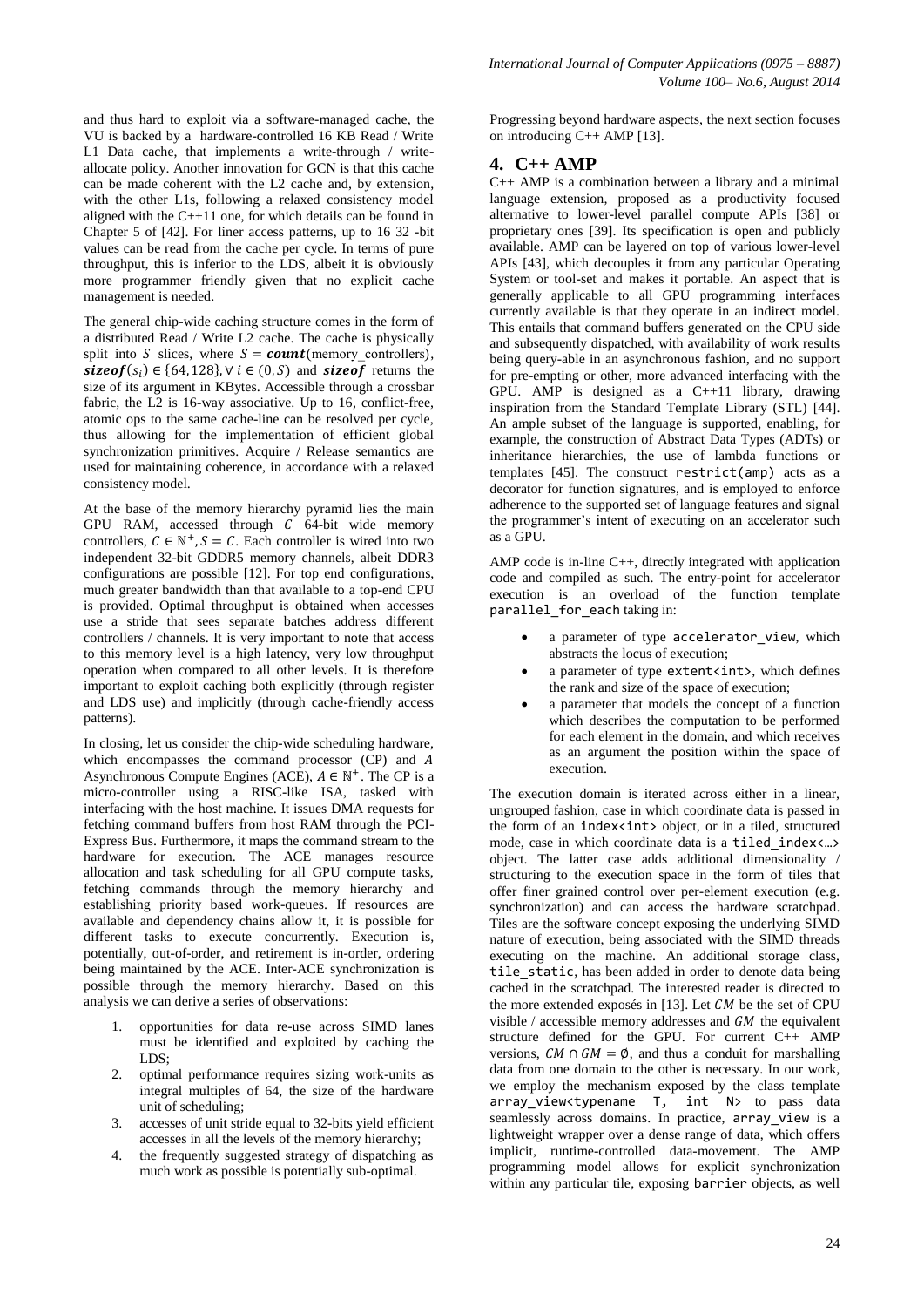as fences for cases in which merely ensuring weak ordering without requiring consistency suffices. Synchronization between tiles is guaranteed only at a parallel for each invocation boundary. Overall, this yields an interface to the GPU hardware that does not inhibit optimal exploitation, whilst being considerably less verbose and, in our experience, more productive. The ability to define ADTs, coupled with the generality brought by having access to the C++ template mechanism, has been extremely useful in practice.

# **5. A HIGH-PERFORMANCE C++ AMP IMPLEMENTATION OF MMAS**

The hardware structure and nature suggest some generally desirable features. Let  $TS$  be the set of all tiles. Then we can formulate the following general points about about optimal structuring of execution on GCN hardware:

1. for maximising latency-hiding, a sufficient number of batches has to be in flight at any time, where sufficiency is defined as follows:

$$
\frac{|TS| \times tile_{size}}{batch_{size}} \ge \Gamma \times count(CU)
$$
 (7)

 $\Gamma \in \mathbb{N}^+ \setminus [1,3]$ , tile<sub>size</sub>  $\in \mathbb{N}^+ \setminus (1024, \infty)$ , batch<sub>size</sub>  $\triangleq 64$ 

2. for optimally exploiting CU resources:

a. *tile<sub>size</sub> = k × batch<sub>size</sub>*, 
$$
k \in \mathbb{N}^+
$$
;  
b. 
$$
\frac{scratchpad_{size}}{|TS|} \leq 32
$$
 KBytes;

For the implementation, we focus on type properties and supported operations, and rely on self-designed ADTs, adhering to guidelines laid out in [46]. Three, progressively refined, approaches are investigated, each representing a refinement of the prior. We establish the following invariants:

- let AN be the set of ants,  $|AN| = m$ , TH the set of SIMD threads,  $|TH| = |TS|$ ; we choose to implement a non-injective mapping  $\Xi$ :  $AN \rightarrow TH$ , which associates ants with the lanes within a SIMD thread – this choice is not only supported by our analysis, but also by the literature [30], [31], [35]; this bounds the value of  $m = |TS|$ ;
- 2. we hold  $tile_{size} = batch_{size} = 64$  fixed, which allows us to implement size-aware barriers [47] and by way of consequence obtain barrier elision and thus lightweight synchronization;
- 3. the canonical selection rule from Eq. (1) is substituted with I-roulette selection [30] in the construct\_solutions phase;
- 4. the prior points lead to developing an ADT that models the ant queen concept i.e. a class template Amp\_max\_min\_as\_queen<typename T, unsigned int colony\_size, unsigned int tour\_sz>, which coordinates the search, where:
	- a. T is the type of the quantities used in Iroulette selection, i.e. real numbers;
	- b. colony\_size =  $tile\_size$ ;
	- c. tour\_size =  $n we$  use template metaprogramming to feed  $n$ , a runtime value, into a compile time constant;
	- d. each Ant queen max min as object references two containers allocated in tile static storage, an array that acts as scratch-space for intermediate computations and a bit set (similar to std::bitset [44]) which holds the list of visited nodes;
- e. PRN generation is done per lane, by way of a Ranlim32 generator [48] which we implemented in C++ AMP.
- 5. for the daemon\_action phase we chose to apply 2.5 opt  $[49]$  by way of an optimized  $C_{++}$  AMP implementation that we derive starting from [16], [49]–[51].

For implementing the MMAS solver concept, we develop a Max\_min\_as ADT, a class that hooks into our performance measurement harness and our problem specification loading one. Data representation is separated into a class template<typename T> Max\_min\_as\_rep, which contains the physical buffers – we use std::vector – wrapped in array views, which are accessed on the GPU. Our MMAS implementation uses the alternation between using the best tour in an iteration and the best tour across the entire execution in accordance with the schedule proposed in [6]. Given that our execution set up implies that  $|AN| =$  $|TS| \leq n$ , we have to account for the situation in which there are less ant queens than potential starting nodes. In this case, starting nodes are assigned pseudo-randomly to ants, ensuring that no starting node is assigned more than once within a run. We also exploit the observation that an optimal tour can be found within a low-order sub-graph of  $G$  [4], [52]. Let  $NNL \subset V$  be a set of nodes, and  $a \in V$  an arbitrary node. By imposing a weak, strictly non-increasing, ordering on NNL based on  $d(a, nn)$ ,  $\forall nn \in NNL$ , we obtain the set of a's  $|NNL|$  nearest neighbours. Based on the initial observation we assert that optimality or near optimality, i.e. the shortest tour, can be achieved whilst limiting the search for the next node to NNL. We set  $|NNL| = tile_{size}$ , which simplifies processing, and generate the  $n$  sets upon initial data set-up, storing them in a matrix. I-roulette selection is used only when choosing from this set, after which we fall back to making a simple greedy choice amongst the non-visited nodes which are not in NNL.

| Table 1. Data containers and their characteristics |
|----------------------------------------------------|
|----------------------------------------------------|

| <b>Name</b>       | Data-type                 |                  | <b>Contents</b>                                           |
|-------------------|---------------------------|------------------|-----------------------------------------------------------|
| choice info       | float                     | $n^2$            | $\tau_{ij}^{\alpha} \times \eta_{ij}^{\beta}$             |
| choice info nn    | $n \times  NNL $<br>float |                  | $\tau_{ij}^{\alpha} \times \eta_{ij}^{\beta}$ for<br> NNL |
| costs             | unsigned<br>int           | $n^2$            | d(i,j)                                                    |
| glob_best<br>tour | unsigned<br>int           | $\boldsymbol{n}$ | $L_{\{I,G\}_{best}}$                                      |
| heuristics        | float                     | $n^2$            | $\eta_{ii}$                                               |
| nnlist            | unsigned<br>int           | $n \times  NNL $ | $ NNL _a$                                                 |
| pheromones        | float                     | $n^2$            | $\tau_{ij}$                                               |
| temp_tours        | unsigned<br>int           | $ AN  \times n$  | Per iteration<br>tours.                                   |

The following approaches have been developed:

- A. in the construction phase, the full tour is stored in tile static memory; the complete undergoes local optimisation and no candidate lists are used; the best tour is selected on the CPU, by identifying the minimum cost across all the tours generated within an iteration;
- B. nodes are cached in registers as they are added to the tour, and once  $tile_{size}$  have been cached they are written out to temp\_tours – this is repeated until tour completion; 64-node sub-tours undergo local optimisation, using a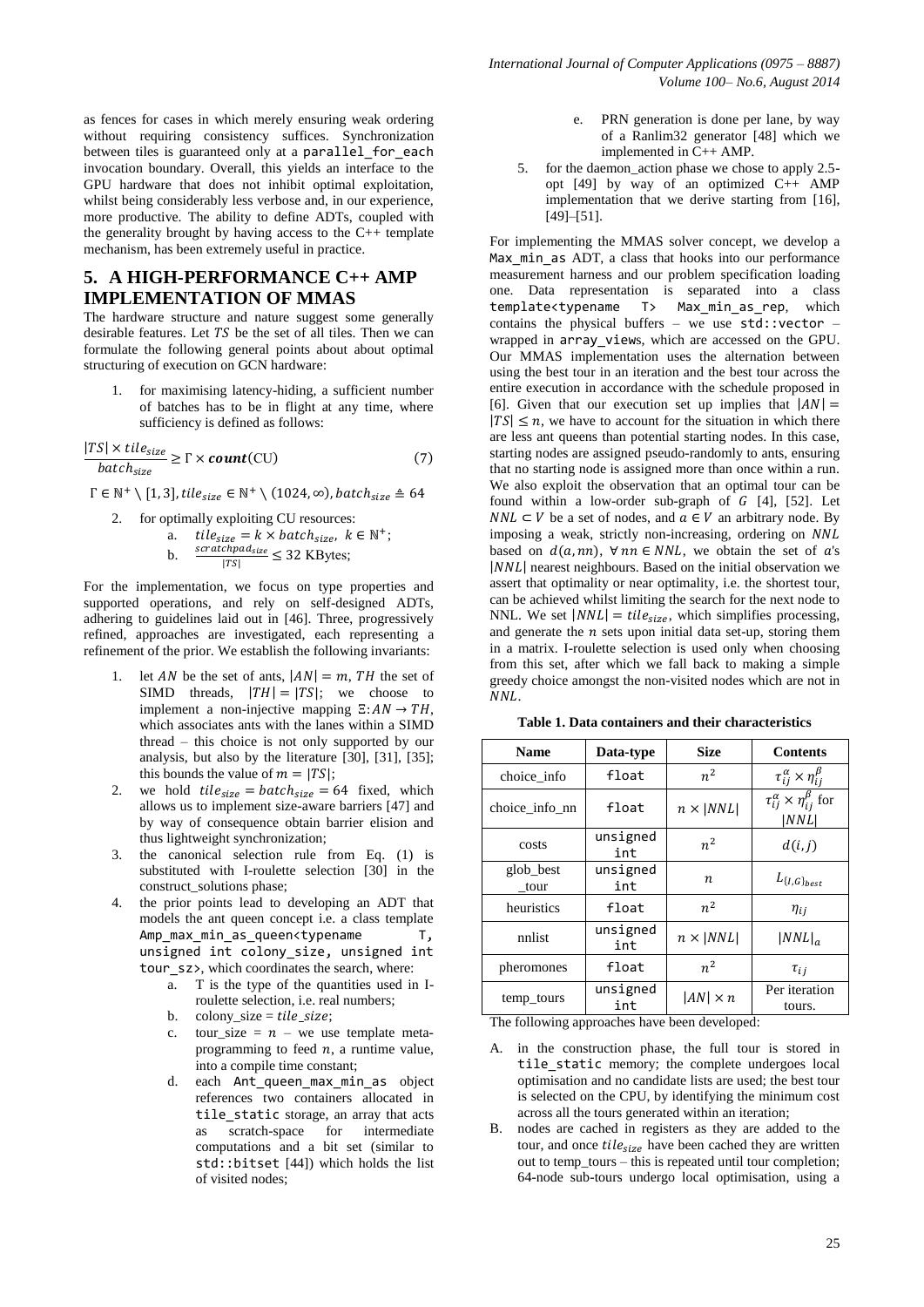64-element candidate list; selection is remains on the CPU;

C. same as B, with selection being moved to the GPU.

Some features are common to all the solutions we have developed. We extract / provide as much information as possible at compile time, and then feed in through non-type template parameters. All implementations are flexible in what regards their configuration: MMAS parameters,  $tile_{size}$ ,  $|AN|$ ,  $|NNL|$ , data-types etc. We ensure coalesced accessing and conflict minimisation by using strides aligned that are integral multiples of  $batch_{size}$ . In closing, let us consider the concrete, systematic execution of an iteration:

- 1. the choice\_info matrix is updated through a nontiled parallel\_for\_each across  $n^2$  elements;
- 2. the choice\_info\_nn matrix is updated through a nontiled parallel\_for\_each across  $n \times |NNL|$ elements, reading the value found at nnlist  $(i, j) \forall i \in V, j < |NNL|$  and copying it into choice\_info\_nn  $(i,j);$
- 3. construct\_solutions phase:
	- a. through a tiled parallel\_for\_each  $\alpha$ cross  $|AN|$  tiles,  $|AN|$  tours are constructed and written to temp\_tours:
		- i. first nnlist  $(node_{current}, j) \forall \, j < |NNL| \,$  is checked for non-visited candidates, and apply I-Roulette selection;
		- ii. if no non-visited candidates are found in nnlist, greedily choose the node with max  $\tau_{ii}^{\alpha} \times \eta_{ii}^{\beta}$ ;
		- iii. mark node as visited.
	- b. through a tiled parallel for each with the same dispatch structure as (a), apply 2.5-opt;
- c. through a tiled parallel for each with the same dispatch structure as (a) compute and store costs for the new tours; 4. identify the best tour for the iteration:
	- i. for (A) and (B), read back costs to the CPU, extract the row in temp tours that is associated with the minimum cost;
	- ii. (C), tiled parallel for each
	- invocation across one tile;
	- iii. if the new minimum is a global minimum, update parameters and store in glob best tour;
- 5. update pheromones matrix:
	- a. through a non-tiled parallel for each across  $n^2$ elements apply Eq. (2);
	- b. through a non-tiled parallel for each across  $n$  elements apply Eq. (3) to the n edges of the best tour (iteration or global, in accordance with the schedule).

# **6. PERFORMANCE EVALUATION**

# **6.1 Experimental Methodology**

We used the following platform:

- CPU: 2 modules / 4 thread AMD A10-4600M running at 2300MHz (Turbo mode was disabled);
- RAM: 8 GB 1600 MHz DDR3, 128-bit interface;
- GPU: AMD Radeon 7730M, 8 CUs running at 575 MHz, 2 GB 1800 MHz DDR3 RAM, 128-bit memory interface;
- Environment: Microsoft Windows 8 Professional, Microsoft Visual Studio 2012 Update 2 + Visual Studio 2012 November 2012 CTP (v120) and AMD Catalyst 13.2 drivers for the GPU; for compilation, we use full optimization  $(/\text{Ox})$ , favour speed  $(/\text{Ot})$ , generate  $A\overline{V}X$  code (/arch:  $A\overline{V}X$ ), enable whole program optimization (/GL).

MMAS parameters are set in accordance with [52]:  $|AN| =$  $|TS| = 128$ , tile<sub>size</sub> = 64, |NNL| = 64. We time execution and initialization separately, using the high-resolution timer exposed by the C++ standard library. We run 11 full solves, discarding the first and recording the subsequent 10, each solve iterating 2500 times. We focus our investigation on the TSPs shown in Table 2, available in the TSPLIB library [53]:

**Table 2. Candidate problems**

|             | Name   pcb1173   d1291   d2103   pr2392   pcb3038 |      |      |      |      |
|-------------|---------------------------------------------------|------|------|------|------|
| <b>Size</b> | 1173                                              | 1291 | 2103 | 2392 | 3038 |
| <b>TTT</b>  |                                                   |      |      |      |      |

We report exact timings as opposed to reporting speed-ups. Proper performance characterisations are crucial in allowing comparability between separate works.

## **6.2 Performance measurements**

*6.2.1 Analysis of proposed solutions*

Table 3 synthesizes the performance characteristics of the three approaches we have developed A, B and C, expressed as the median time per iteration in milliseconds:

**Table 3. Performance evaluation of variants**

| ∗                                                        | pcb1173 | d1291 | d2103 | pr2392 | pcb3038 |  |  |
|----------------------------------------------------------|---------|-------|-------|--------|---------|--|--|
| $A^*$<br>(ms)                                            | 31      | 25    | 73    | 90     | 259     |  |  |
| B(ms)                                                    | 16      | 16    | 27    | 32     | 43      |  |  |
| 30<br>15<br>$C$ (ms)<br>26<br>14<br>41                   |         |       |       |        |         |  |  |
| *For A, $ AN  = 48$ to avoid triggering TDR events [63]. |         |       |       |        |         |  |  |

 $\text{For A, } |AN| = 48 \text{ to avoid triggering TDR events [63].}$ 

The on-GPU execution model of is the fastest, due to lowering the pressure exerted on tile static memory, moving to register caching and using bounded neighbourhoods during local optimisation. The primary performance gain is attributable to the candidate list optimization, caeteris paribus by rapport with A. The benefits of reduced coupling between execution set up and problem size is apparent in the weakening of the relationship between the latter and iteration time. We define quality as the percentile deviation from the known optimum tour:  $\% \Delta_{quality} = \frac{L}{t}$  $L_{optimum}$ . Alongside the best solution, we consider the sample's median value and its

standard deviation (expressed as percentage of the best-known solution). The quality yielded by the three approaches when dealing with the largest TSPs is presented in Table 4:

**Table 4. Solution quality evaluation**

| ∗             | pr2392 | pcb3038 |
|---------------|--------|---------|
| $L_{optimum}$ | 378032 | 137694  |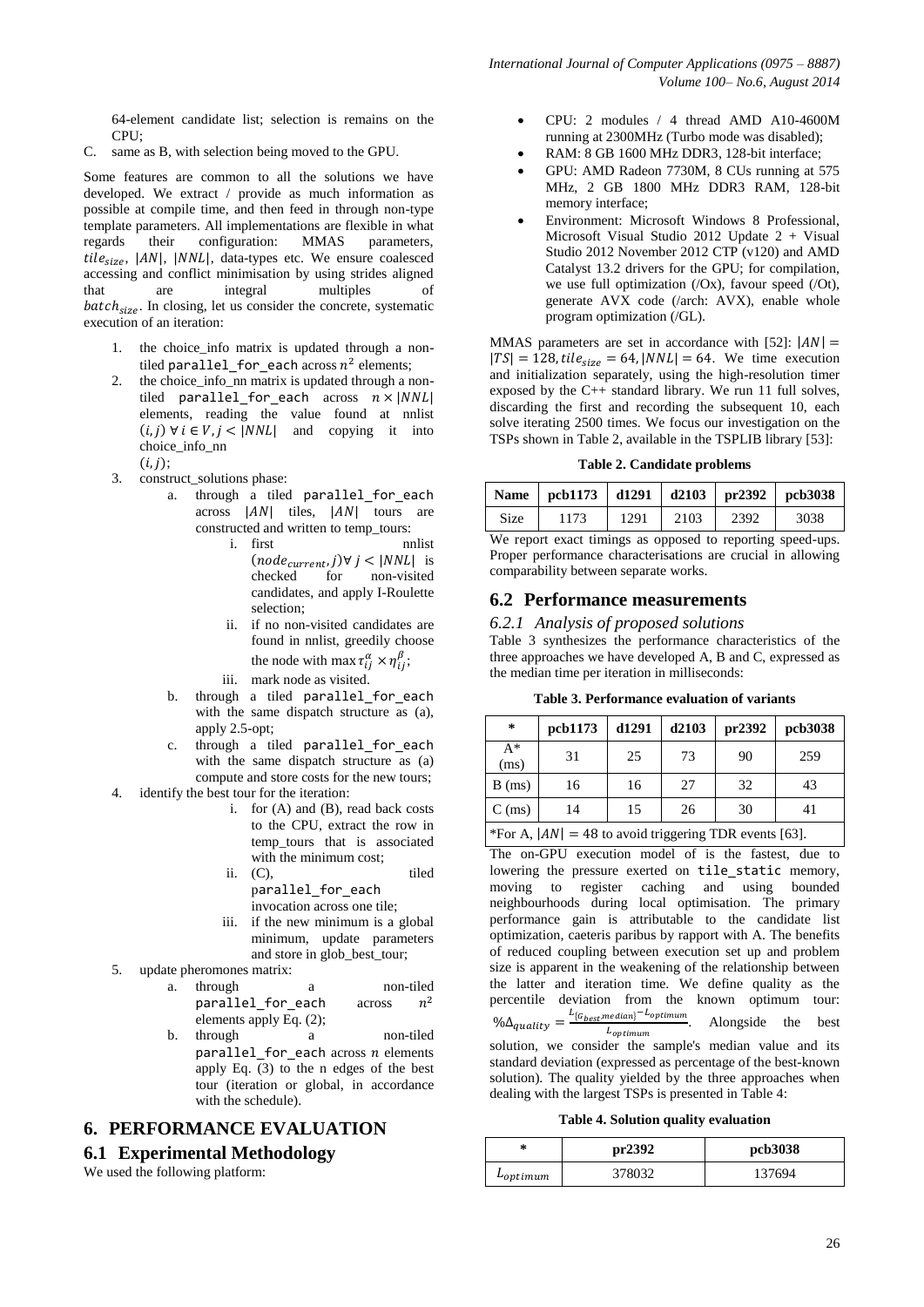| $\% \Delta_{quality}$ | $L_{G_{best}}$ | $L_{median}$ | $\sigma^2$ | $L_{G_{best}}$ | $L_{median}$ | $\sigma^2$ |
|-----------------------|----------------|--------------|------------|----------------|--------------|------------|
| A(%)                  | 1.60           | 1.87         | 0.29       | 1.63           | 2.25         | 0.30       |
| B, C (%)              | 2.71           | 3.31         | 0.42       | 2.94           | 3.31         | 0.20       |

Obviously, the optimisations added to the local search phase have an unfavourable impact on solution quality. This is expected, as moving to a bounded neighbourhood means that potentially beneficial swaps are never considered. However, the maximum deviation registered with C is under 4%. The difficulty associated with partitioning a tour into sub-tours and optimising only to the latter is a known issue [54]. We are confident that we can diminish the adverse effects to the point of nullification by overhauling our simple partitioning scheme to match, for example, [55], and we shall investigate this.

#### *6.2.2 Comparative analysis versus the literature*

We compare C against other implementations from the literature. This is a difficult endeavour, because not all writeups provide absolute measurements, or a way of deriving them. The works that allow for comparability are listed in Table 5:

**Table 5. ACO / MMAS on GPU in the literature**

| Paper                                                                                                                                                                    | <b>Algorithm</b> | <b>GPU</b>                                        | Prog.<br>Lang. |
|--------------------------------------------------------------------------------------------------------------------------------------------------------------------------|------------------|---------------------------------------------------|----------------|
| <b>A1</b> : J. M. Cecilia, J. M.<br>García, A. Nisbet, M.<br>Amos, and M. Ujaldón,<br>"Enhancing"<br>data<br>parallelism for Ant<br>Colony Optimization on<br>GPUs" [30] | AS               | NVIDIA<br>Tesla<br>C <sub>2050</sub>              | <b>CUDA</b>    |
| A2: A. Uchida, Y. Ito, and<br>K. Nakano, "An Efficient<br>GPU Implementation of<br>Ant Colony Optimization<br>for<br>the Traveling<br>Salesman Problem" [35]             | AS               | <b>NVIDIA</b><br>GeForce<br><b>GTX 580</b>        | <b>CUDA</b>    |
| A3: K. Tantawy, "Ant<br>Colony Optimization<br>Parallel Algorithm for<br>GPU" [34]                                                                                       | <b>MMAS</b>      | <b>NVIDIA</b><br><b>GeForce</b><br><b>GTX 480</b> | <b>CUDA</b>    |

All the above works use hardware that is significantly more powerful than our experimental setup, as well as a proprietary API that is optimised for the underlying GPU. This is made apparent in Table 6, which briefly compares some significant characteristics:

|  |  |  |  |  | Table 6. Metrics for GPUs used in the literature |
|--|--|--|--|--|--------------------------------------------------|
|--|--|--|--|--|--------------------------------------------------|

| GPU                                  |      | <b>Bandwidth</b> |              | int (ADD)           | float (MAD) |          |
|--------------------------------------|------|------------------|--------------|---------------------|-------------|----------|
| Tesla<br>$A1$ :<br>C <sub>2050</sub> | ~144 |                  | $~1$ $-0.51$ |                     | ~1.03       |          |
| A2:<br>GeForce<br><b>GTX 580</b>     | ~192 | GB/s             |              | $\sim 0.79$ TIOPS/s | ~1.58       | TFLOPS/s |
| A3:<br>GeForce<br><b>GTX 480</b>     | ~177 |                  | ~10.67       |                     | ~1.35       |          |

Since A1 and A2 do not implement MMAS but rather AS, we compare only tour-construction mean times, disabling local optimisation and setting  $|TS| = n$  (C-AS in the tables). We exploit this opportunity to demonstrate portability, by including performance data from the following two configurations:

- 1. AMD FX-8120 4 Modules / 8 Threads running at 3.1 GHz, 8 GB of 1333MHz DDR3 RAM, AMD Radeon HD 7970 GPU, 32 CUs running at 925MHz, 3GB of 6000 MHz GDDR5, 384-bit bus, all else being equal to the baseline; we use it to illustrate vertical scaling, i.e. from a low-end part to a high-end on the same architecture;
- 2. as above, but the GPU is swapped for an NVIDIA GTX 480, using the latest public drivers; we use it to illustrate horizontal scaling, i.e. scaling across different architectures.

| *                                 | lin318       | pcb442 | rat783 | pr1002 | d1291  |
|-----------------------------------|--------------|--------|--------|--------|--------|
| $C - AS$ (ms)                     | 3            | 7      | 20     | 34     | $\ast$ |
| $C$ (ms)                          | 3            | 5      | 9      | 11     | 15     |
| $C - AS 7970$<br>(ms)             | 1            | 1      | 4      | 6      | 10     |
| C 7970 (ms)                       | $\mathbf{1}$ | 2      | 4      | 5      | 7      |
| $C - AS$<br><b>GTX480</b><br>(ms) | 3            | 4      | 8      | 10     | 15     |
| C GTX480<br>(ms)                  | 3            | 4      | 8      | 10     | 13     |
| $AI$ (ms)                         | 15           | 38     | 207    | 391    | $\ast$ |
| $A2$ (ms)                         | 8            | 11     | 56     | 86     | $\ast$ |
| $A3$ (ms)                         | 30           | 60     | 310    | $\ast$ | 1420   |

**Table 7. Performance evaluation versus the literature**

We had to use other, smaller, TSPs in order to obtain alignment between our research and the literature. Improvements can range up to two orders of magnitude better, when comparing C with A3 and, respectively, one order of magnitude better when comparing C to A1. We posit that this is an important development, as it opens up ACO / MMAS experimentation to researchers who do not have access to expensive hardware, and does so in a portable way – our code runs anywhere where there is a DirectX 11 accelerator available. A caveat lies in the fact that vertical scaling from the 7730M to the 7970 is sub-linear when compared to the hardware differential. We shall investigate and correct this in the future.

Assuming that the increases are due to some intrinsic benefit of GCN hardware is incorrect, as we can observe that C yields vastly superior performance when run on the GTX 480, which is close to the hardware used in the other works. We can only conclude that a mix of algorithmic and programming interface benefits is the cause. Since  $C_{++}$  AMP is unlikely to be better than CUDA in terms of extracting performance from NVIDIA hardware, we conjecture that our data structures and algorithms are superior. Extending the analysis beyond this conjecture is difficult, as we have no access to the source code of the other solutions. In closing, we will compare against ACOTSP 1.02 software package [36]. We employ the same parameterisation that we have used up to now for the ACOTSP runs. To ensure optimal execution on a modern CPU, we change compilation parameters to match those used for our code, and perform a series of transforms on the sourcecode, which enable auto-vectorisation.

**Table 8. Performance evaluation versus ACOTSP 1.02**

| *        | $\vert$ pcb1173 d1291 d2103 $\vert$ pr2392 Pcb3038 |    |    |  |
|----------|----------------------------------------------------|----|----|--|
| $C$ (ms) | 14                                                 | 26 | 30 |  |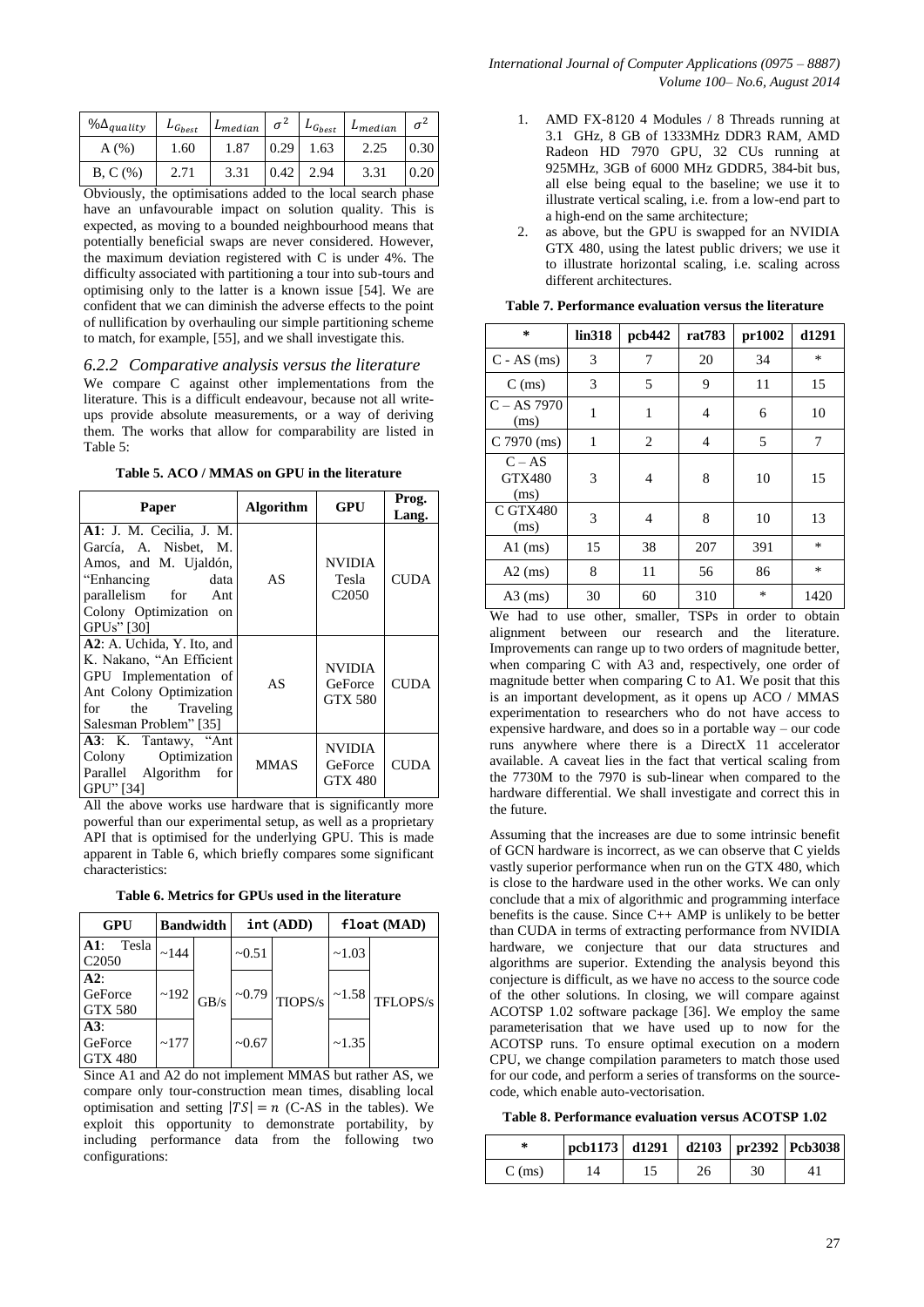| ACOTSP                     | 64 | 76 | 138 | 169 | 243 |
|----------------------------|----|----|-----|-----|-----|
| <b>ACOTSP</b><br>optimised | 56 | 71 | 118 | 132 | 205 |

For the purpose of fairness and clarity we emphasize that the CPU we are using is not a high-end one, and that that ACOTSP, whilst properly auto-vectorised after our modifications, is neither fine-tuned nor parallel. Moreover, it uses double-precision floating-point whereas we use singleprecision floating-point. At the same time, the GPU we are using is itself a low-end itself, with multiple optimisation opportunities still available. We do not expect the performance gap to be closed, albeit both solutions have room for growth. Before moving to conclusions, we must analyse the quality of the tours yielded by our MMAS implementation. We measure against the best tours generated by ACOTSP by way of the  $\% \Delta_{quality}$  quantity computed against the best tour:

**Table 9. Tour quality versus ACOTSP**

| ∗         | d <sub>1291</sub> | d2103 | pr2392 | Pcb3038 |
|-----------|-------------------|-------|--------|---------|
| A(%)      | 1.13              | 1.15  | 1.60   | 1.63    |
| B, C (%)  | 2.1               | 2.34  | 2.71   | 2.94    |
| ACOTSP(%) | 0.33              | 0.98  | 1.56   | 1.94    |

Taking into account the penalty associated with using bounded neighbourhoods for local optimisation (B, C), it is clear that in the future we must strive to diminish the unfavourable effects. However, even with the current, suboptimal, 2.5-opt implementation, C provides results comparable with those of ACOTSP, whilst being much faster. Finally, note that the maximum deviation is under 3%, which is generally acceptable in most scenarios.

### **7. CONCLUSIONS**

We have introduced a high-performance MMAS implementation that exploits C++ AMP to access GPUs. The code is written at a high-level of abstraction, focusing on reusability. Whilst it is not production ready, we believe that our implementation will prove useful to scientists interested in MMAS and ACO in particular and, more generally, on taking advantage of GPUs in their work. We demonstrate a performance level that establishes a new upper bound in the field of parallel ACO, supplanting the former state-of-the-art. We also provide in-depth analyses of the AMD GCN architecture and the C++ AMP, which hold general relevance. Our aims for the future are the following:

- 1. exploiting the symmetry embedded in the TSP, which would allow us to lower both the computational complexity and the storage complexity by a constant factor of two;
- 2. investigating improvements to the local optimisation tour partitioning scheme;
- 3. in the local optimisation pass, after a swap, only the costs associated with the edges that get deleted and re-wired change, whereas the other costs remain invariant – we could cache in the scratchpad, and only updated to reflect the newly added edges;
- 4. studying the behaviour of our solution when it is moved to higher-end hardware;
- 5. studying how our solution generalizes to other problems that can be solved through MMAS.

In a broader scope, we are primarily interested in opening up GPU computation to a wider sample of scientists. This goal can be reached by a lucid understanding of the hardware

coupled with an emphasis on writing generic, portable code as opposed to problem specific patchwork. Another important question has to do with identifying the areas where GPUs can actually act as accelerators, as this is currently an incompletely explored topic.

# **8. ACKNOWLEDGMENTS**

The author would like to thank the following individuals for their kindness and insight, without which this work would likely have been far worse: Amit Agarwal, Alex Goh, Cristina Galalae, Boby George, Michael Houston, Lee Howes, Konstantinos Kaparis, Maria Sabrina Preda, James Prior, William Stumpf, Ryszard Sommefeldt and Lingli Zhang. Whilst they have gone above and beyond the call of duty in pointing out errors and failures with the text, it is possible that some remain, all of them the sole responsibility of the author

#### **9. REFERENCES**

- [1] B. Simeone, Ed., Combinatorial optimization: lectures given at the 3rd session of the Centro internazionale matematico estivo (C.I.M.E.) held at Como, Italy, August 25-September 2, 1986. Berlin; New York: Springer-Verlag, 1989.
- [2] A. Schrijver, "On the history of combinatorial optimization (till 1960)," in Handbooks in Operations Research and Management Science Discrete Optimization., K. Aardal, G. L. Nemhauser, and R. Weismantel, Eds. Burlington: Elsevier, 2005, pp. 1–68.
- [3] M. R. Garey and D. S. Johnson, Computers and intractability: a guide to the theory of NP-completeness. San Francisco: W.H. Freeman, 1979.
- [4] T. Stützle and H. Hoos, "MAX-MIN Ant System and local search for the traveling salesman problem." 1997. pp. 309–314.
- [5] T. Stützle and H. Hoos, "Improving the Ant System: A detailed report on the MAX-MIN Ant System," 1996.
- [6] [6] T. Stützle and H. H. Hoos, "MAX-MIN Ant System," Future Gener Comput Syst, vol. 16, no. 9, pp. 889–914, Jun. 2000.
- [7] T. Stützle and H. H. Hoos, "Improvements on the Ant-System: Introducing the MAX-MIN Ant System," in Artificial Neural Nets and Genetic Algorithms, Vienna: Springer Vienna, 1998, pp. 245–249.
- [8] M. Dorigo, V. Maniezzo, and A. Colorni, "Ant system: optimization by a colony of cooperating agents," IEEE Trans. Syst. Man Cybern. Part B Cybern., vol. 26, no. 1, pp. 29–41, Feb. 1996.
- [9] T. Stützle, M. López-Ibáñez, and M. Dorigo, "A Concise" Overview of Applications of Ant Colony Optimization," Wiley Encyclopedia of Operations Research and Management Science. John Wiley & Sons, Inc., Hoboken, NJ, USA, 15-Jun-2010.
- [10] R. Vuduc, A. Chandramowlishwaran, J. Choi, M. Guney, and A. Shringarpure, "On the Limits of GPU Acceleration," in Proceedings of the 2Nd USENIX Conference on Hot Topics in Parallelism, Berkeley, CA, USA, 2010, pp. 13–13.
- [11] V. W. Lee, P. Hammarlund, R. Singhal, P. Dubey, C. Kim, J. Chhugani, M. Deisher, D. Kim, A. D. Nguyen, N. Satish, M. Smelyanskiy, and S. Chennupaty, "Debunking the 100X GPU vs. CPU myth: an evaluation of throughput computing on CPU and GPU," 2010, p. 451.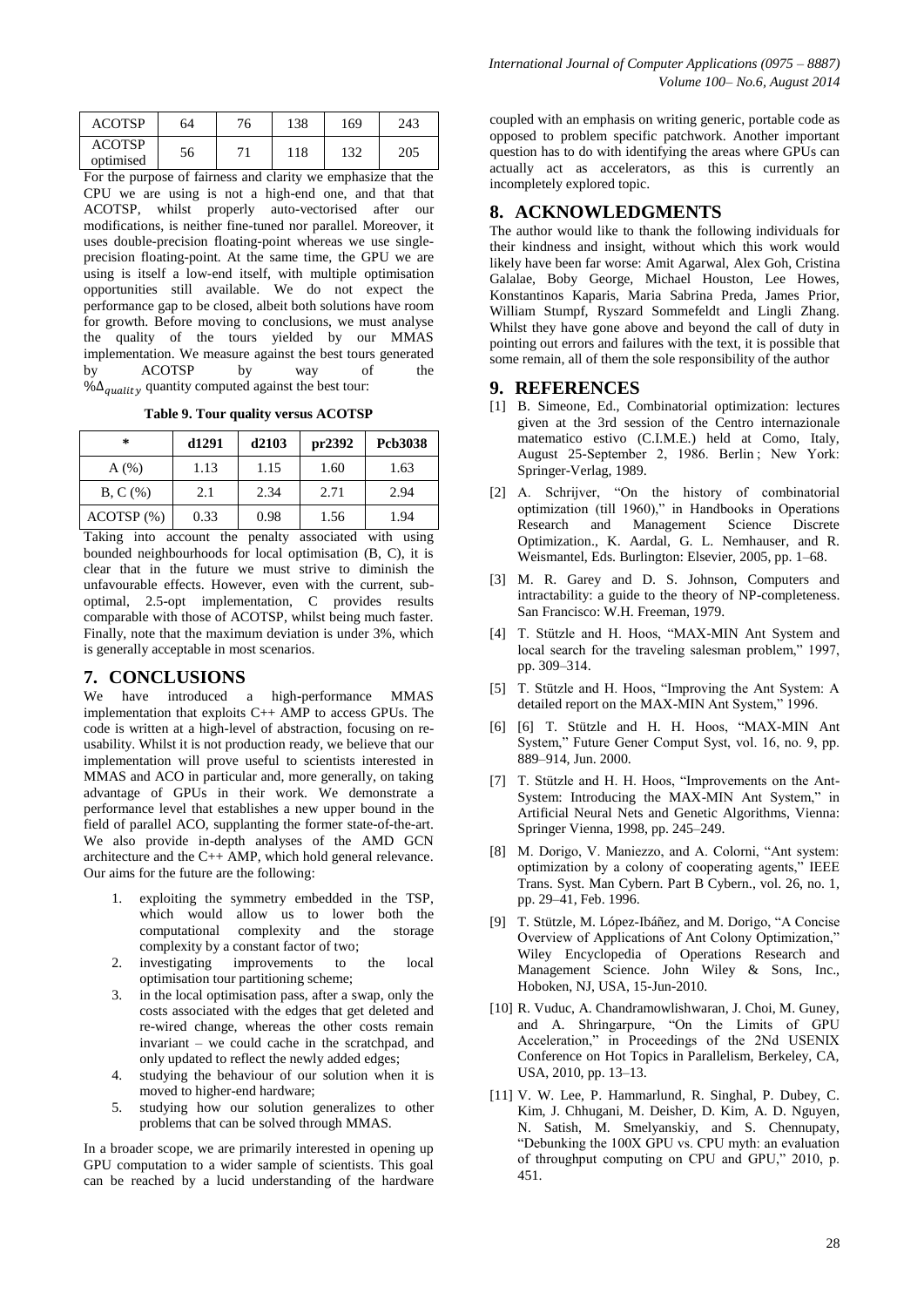- [12] M. Mantor and M. Houston, "AMD Graphic Core Next: Low Power High Performance Graphics & Parallel Compute," presented at the High-Performance Graphics 2011, Vancouver, Canada, 07-Aug-2011.
- [13] K. Gregory and A. Miller, C++ AMP: accelerated massive parallelism with Microsoft Visual C++. Sebastopol, California: O'Reilly Media, 2012.
- [14] D. B. Shmoys, J. K. Lenstra, A. H. G. R. Kan, and E. L. Lawler, Eds., The Traveling salesman problem: a guided tour of combinatorial optimization. Chichester [West Sussex] ; New York: Wiley, 1985.
- [15] P. H. Douglas, "The Cobb-Douglas Production Function Once Again: Its History, Its Testing, and Some New Empirical Values," J. Polit. Econ., vol. 84, no. 5, pp. 903–15, 1976.
- [16] D. S. Johnson and L. A. McGeoch, "Experimental Analysis of Heuristics for the STSP," in The Travelin Salesman Problem and Its Variations, vol. 12, G. Gutin and A. P. Punnen, Eds. Boston, MA: Springer US, 2007.
- [17] J. . Dongarra and D. . Sorensen, "A portable environment for developing parallel FORTRAN programs," Parallel Comput., vol. 5, no. 1–2, pp. 175–186, Jul. 1987.
- [18] W. D. Hillis and G. L. Steele, "Data parallel algorithms," Commun. ACM, vol. 29, no. 12, pp. 1170–1183, Dec. 1986.
- [19] B. R. Gaster and L. Howes, "Can GPGPU Programming Be Liberated from the Data-Parallel Bottleneck? Computer, vol. 45, no. 8, pp. 42–52, Aug. 2012.
- [20] T. Stützle and M. Dorigo, "A short convergence proof for a class of ant colony optimization algorithms," IEEE Trans. Evol. Comput., vol. 6, no. 4, pp. 358–365, Aug. 2002.
- [21] W. J. Gutjahr, "Mathematical runtime analysis of ACO algorithms: survey on an emerging issue," Swarm Intell., vol. 1, no. 1, pp. 59–79, Oct. 2007.
- [22] B. Bullnheimer, G. Kotsis, and C. Strauß, "Parallelization Strategies for the Ant System," in High Performance Algorithms and Software in Nonlinear Optimization, vol. 24, R. Leone, A. Murli, P. M. Pardalos, and G. Toraldo, Eds. Boston, MA: Springer US, 1999.
- [23] P. Delisle, M. Gravel, M. Krajecki, C. Gagné, and W. L. Price, "Comparing parallelization of an ACO: message passing vs. shared memory," in Hybrid Metaheuristics, vol. 3636, M. J. Blesa, C. Blum, A. Roli, and M. Sampels, Eds. Berlin, Heidelberg: Springer Berlin Heidelberg, 2005, pp. 1–11.
- [24] I. Ellabib, P. Calamai, and O. Basir, "Exchange strategies for multiple Ant Colony System," Inf. Sci., vol. 177, no. 5, pp. 1248–1264, Mar. 2007.
- [25] [25] M. Manfrin, M. Birattari, T. Stützle, and M. Dorigo, "Parallel Ant Colony Optimization for the Traveling Salesman Problem," in Proceedings of the 5th International Conference on Ant Colony Optimization and Swarm Intelligence, Berlin, Heidelberg, 2006, pp. 224–234.
- [26] J. Jun Ouyang and G.-R. Gui-Rong Yan, "A multi-group ant colony system algorithm for TSP," in Machine Learning and Cybernetics, 2004. Proceedings of 2004 International Conference on, 2004, vol. 1, pp. 117–121.
- [27] M. Pedemonte, S. Nesmachnow, and H. Cancela, "A survey on parallel ant colony optimization," Appl. Soft Comput., vol. 11, no. 8, pp. 5181–5197, Dec. 2011.
- [28] T. Stützle, "Parallelization strategies for Ant Colony Optimization," in Parallel Problem Solving from Nature — PPSN V, vol. 1498, A. E. Eiben, T. Bäck, M. Schoenauer, and H.-P. Schwefel, Eds. Berlin/Heidelberg: Springer-Verlag, 1998, pp. 722–731.
- [29] H. Bai, D. Ouyang, X. Li, L. He, and H. Yu, "MAX-MIN Ant System on GPU with CUDA," in 2009 Fourth International Conference on Innovative Computing, Information and Control (ICICIC), 2009, pp. 801–804.
- [30] J. M. Cecilia, J. M. García, A. Nisbet, M. Amos, and M. Ujaldón, "Enhancing data parallelism for Ant Colony Optimization on GPUs," J. Parallel Distrib. Comput., vol. 73, no. 1, pp. 42–51, Jan. 2013.
- [31] A. Delévacq, P. Delisle, M. Gravel, and M. Krajecki, "Parallel Ant Colony Optimization on Graphics Processing Units," J. Parallel Distrib. Comput., vol. 73, no. 1, pp. 52–61, Jan. 2013.
- [32] K. Kobashi, A. Fujii, T. Tanaka, and K. Miyoshi, "Acceleration of Ant Colony Optimization for the Traveling Salesman Problem on a GPU," 2011.
- [33] O. Nitica, "A Parallel Ant Colony Optimization Algorithm for the Travelling Salesman Problem: Improving Performance Using CUDA," Bachelor thesis, University of Delaware, 2011.
- [34] K. Tantawy, "Ant Colony Optimization Parallel Algorithm for GPU," Carleton University, Honours Project COMP 4905, Apr. 2011.
- [35] A. Uchida, Y. Ito, and K. Nakano, "An Efficient GPU Implementation of Ant Colony Optimization for the Traveling Salesman Problem," in 2012 Third International Conference on Networking and Computing (ICNC), 2012, pp. 94–102.
- [36] M. Dorigo, Ant colony optimization. Cambridge, Mass: MIT Press, 2004.
- [37] J. S. Angelo, D. A. Augusto, and H. J. C. Barbosa, "Strategies for Parallel Ant Colony Optimization on Graphics Processing Units," in Ant Colony Optimization - Techniques and Applications, H. J. C. Barbosa, Ed. InTech, 2013.
- [38] A. Munshi, Ed., OpenCL programming guide. Upper Saddle River, NJ: Addison-Wesley, 2012.
- [39] J. Nickolls, I. Buck, M. Garland, and K. Skadron, "Scalable parallel programming with CUDA," Queue, vol. 6, no. 2, p. 40, Mar. 2008.
- [40] F. Darema, D. A. George, V. A. Norton, and G. F. Pfister, "A single-program-multiple-data computational model for EPEX/FORTRAN," Parallel Comput., vol. 7, no. 1, pp. 11–24, Apr. 1988.
- [41] "NVIDIA's Next Generation CUDA Compute Architecture: Kepler GK110." NVIDIA, 2012.
- [42] A. Williams, C++ concurrency in action. Shelter Island, N.Y: Manning, 2012.
- [43] "multicoreware / cppamp-driver-ng / wiki / Home Bitbucket." [Online]. Available: https://bitbucket.org/multicoreware/cppamp-driverng/wiki/Home. [Accessed: 29-Jun-2014].